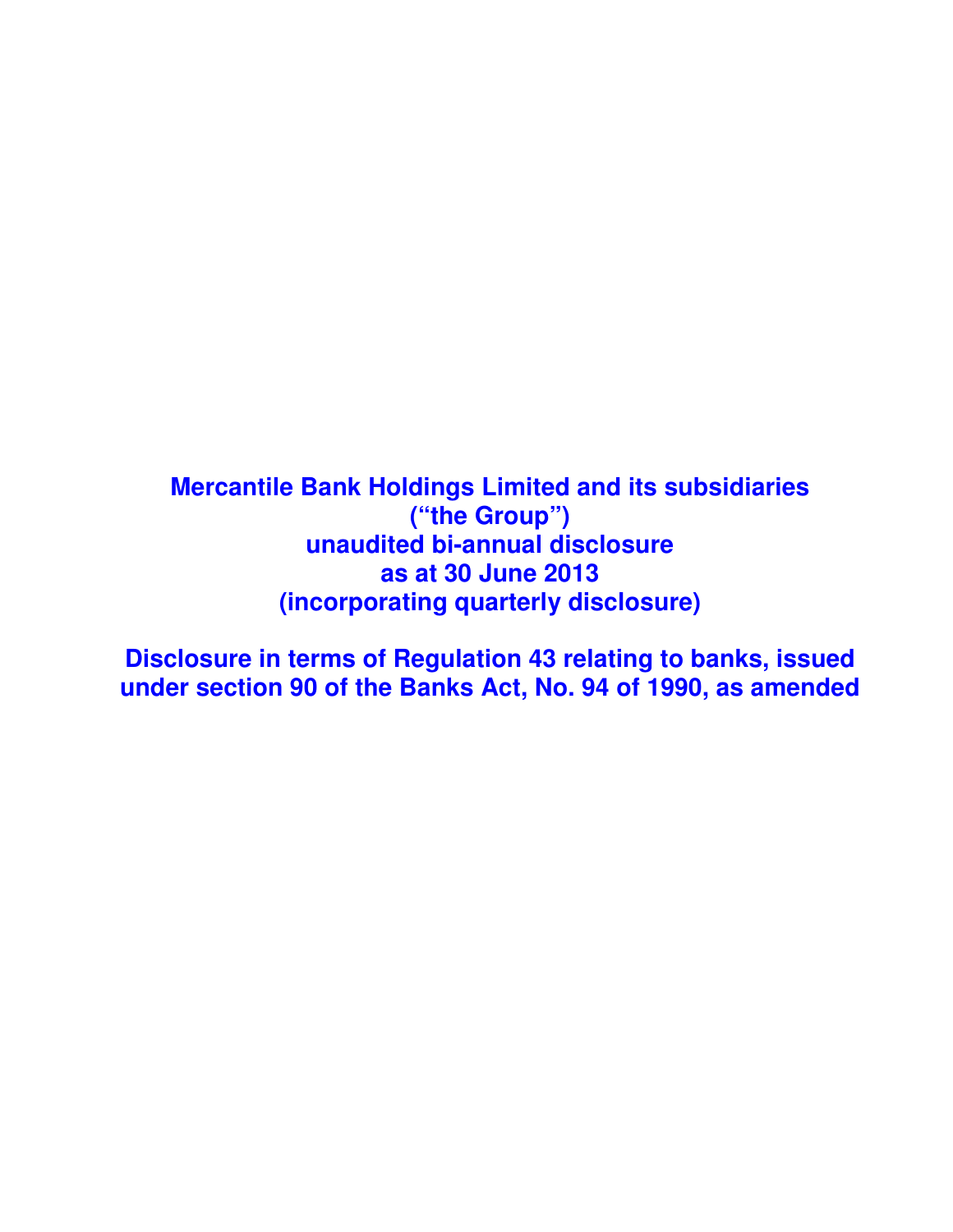**1. Basis of compilation** 

The following information is compiled in terms of Regulation 43 relating to banks, issued under section 90 of the Banks Act, No.94 of 1990 (as amended) ("the Regulations"), which incorporates the Basel 3 Pillar Three requirements on market discipline.

All disclosures presented below are consistent with those disclosed in terms of International Financial Reporting Standards ("IFRS"), unless otherwise stated. In the main, differences between IFRS and information disclosed in terms of the Regulations relate to the definition of capital and the calculation and measurement thereof.

These disclosures have been prepared in compliance with the Group's disclosure policy.

### **2. Scope of reporting**

This report covers the consolidated results of Mercantile Bank Holdings Limited and its subsidiaries ("the Group") for the period ending 30 June 2013.

Mercantile Bank Holdings Limited is a registered bank controlling and investment holding company. Its 100% holding company is Caixa Geral de Depósitos S.A. ("CGD"), a company registered in Portugal.

The consolidated approach adopted for accounting purposes is consistent with the approach adopted for regulatory purposes. The descriptions and details of the consolidated entities within the Group are as follows:

|                                        | <b>Effective</b> | <b>Nature of</b>                | <b>Fully</b> |
|----------------------------------------|------------------|---------------------------------|--------------|
|                                        | holding          | <b>business</b>                 | consolidated |
|                                        | %                |                                 |              |
| <b>Company name</b>                    |                  |                                 |              |
| <b>Mercantile Bank Limited</b>         | 100              | <b>Banking</b>                  | <b>Yes</b>   |
| Mercantile Insurance Brokers (Pty) Ltd | 100              | Insurance and assurance brokers | <b>Yes</b>   |
| LSM (Troyeville) Properties (Pty) Ltd  | 100              | <b>Property holding</b>         | <b>Yes</b>   |
| Portion 2 of Lot 8 Sandown (Pty) Ltd   | 100              | <b>Property holding</b>         | <b>Yes</b>   |
| <b>Custom Capital (Pty) Ltd</b>        | 74.9             | <b>Rental finance</b>           | <b>Yes</b>   |

Other than Regulatory capital adequacy requirements, there are currently no restrictions or other major impediments on the transfer of funds or capital within the Group.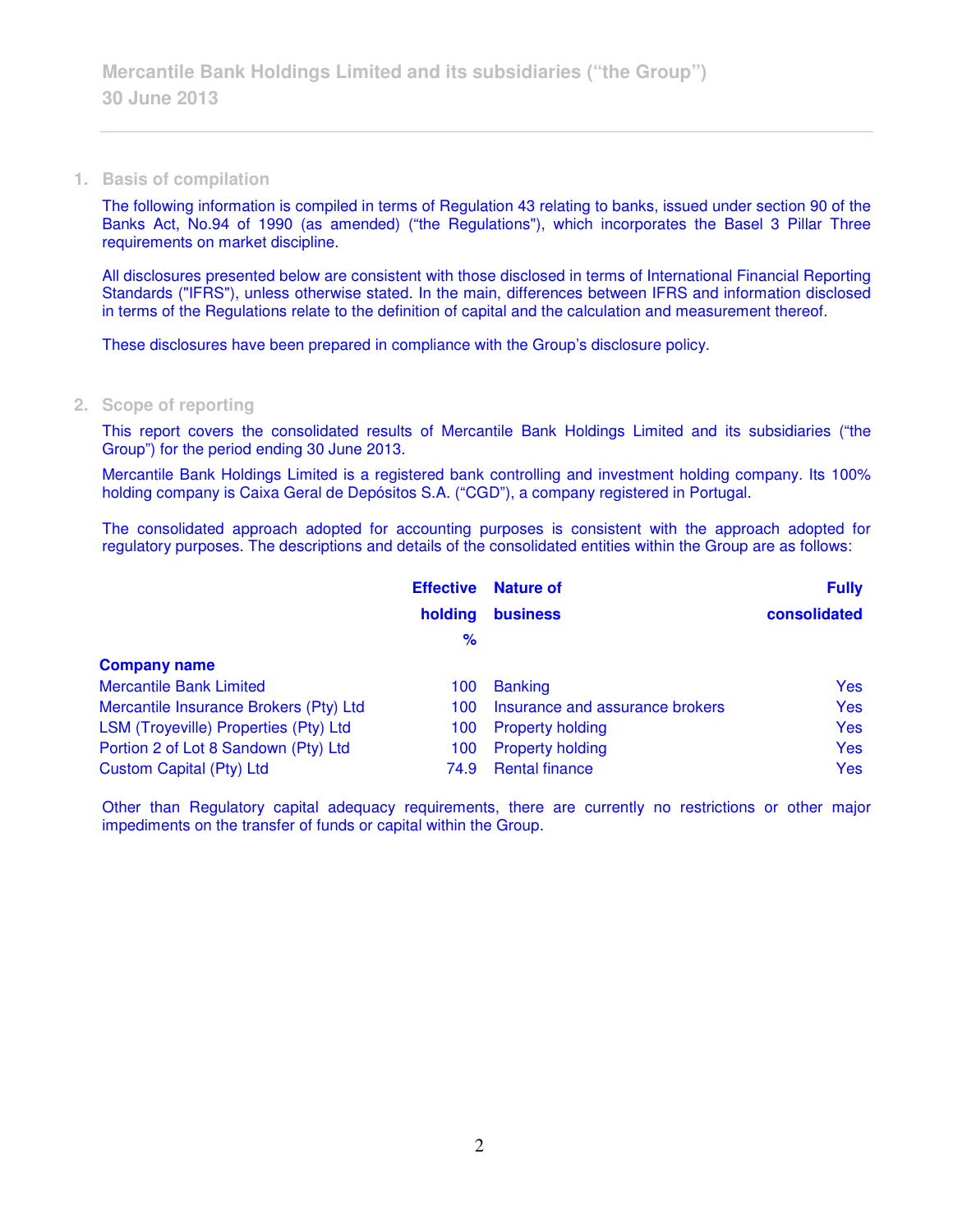**3. Detailed disclosures** 

#### **3.1 Credit risk**

The Group has adopted the standardised approach to determine the capital requirement for credit risk on all portfolios. The Group does not intend to migrate to the internal ratings based approach for credit risk in the short-term.

The Group primarily advances funds to unrated counterparties. In the case of exposures to rated counterparties, the process of risk weighting these exposures is in accordance with the requirements of the Regulations.

**Table 3.1.1 Gross credit risk exposures**  As at 30 June 2013

|                                                       | <b>Gross</b><br>expasure(2) | <b>Risk-weighted</b><br>exposure | <b>Total capital</b><br>required (@<br>9.5% |
|-------------------------------------------------------|-----------------------------|----------------------------------|---------------------------------------------|
|                                                       | <b>R'000</b>                | <b>R'000</b>                     | <b>R'000</b>                                |
| <b>Portfolios</b>                                     |                             |                                  |                                             |
| Corporate $(1)$                                       | 1 440 905                   | 1 347 340                        | 127 997                                     |
| <b>SME Corporate</b>                                  | 2 168 358                   | 1 900 858                        | 180 582                                     |
| <b>Public Sector Entities</b>                         | 55 535                      | 27 767                           | 2638                                        |
| <b>Local government and municipalities</b>            | 2 1 9 5                     | 1 0 9 8                          | 104                                         |
| <b>Sovereigns</b> (Treasury bills & Government Stock) | 284 012                     |                                  |                                             |
| <b>Banks</b> $(1)$                                    | 637 158                     | 128 694                          | 12 2 26                                     |
| <b>Retail</b>                                         | 2 997 141                   | 1858473                          | 176 555                                     |
| -Residential mortgage advances                        | 946 937                     | 368 800                          | 35 0 36                                     |
| -Retail revolving credit (Overdrafts & credit cards)  | 48 575                      | 16 356                           | 1 554                                       |
| -SME retail                                           | 1862742                     | 1 378 493                        | 130 957                                     |
| -Retail – other                                       | 138 887                     | 94 824                           | 9 0 0 8                                     |
|                                                       |                             |                                  |                                             |
| <b>Total</b>                                          | 7 585 304                   | 5 264 230                        | 500 102                                     |

(1) Included in 'Corporate' and 'Banks' exposures are money market funds of R523 million and R497 million, respectively.

(2) Gross Exposure includes the total on-balance sheet, off-balance sheet and derivative fair values as well as the derivative risk factor.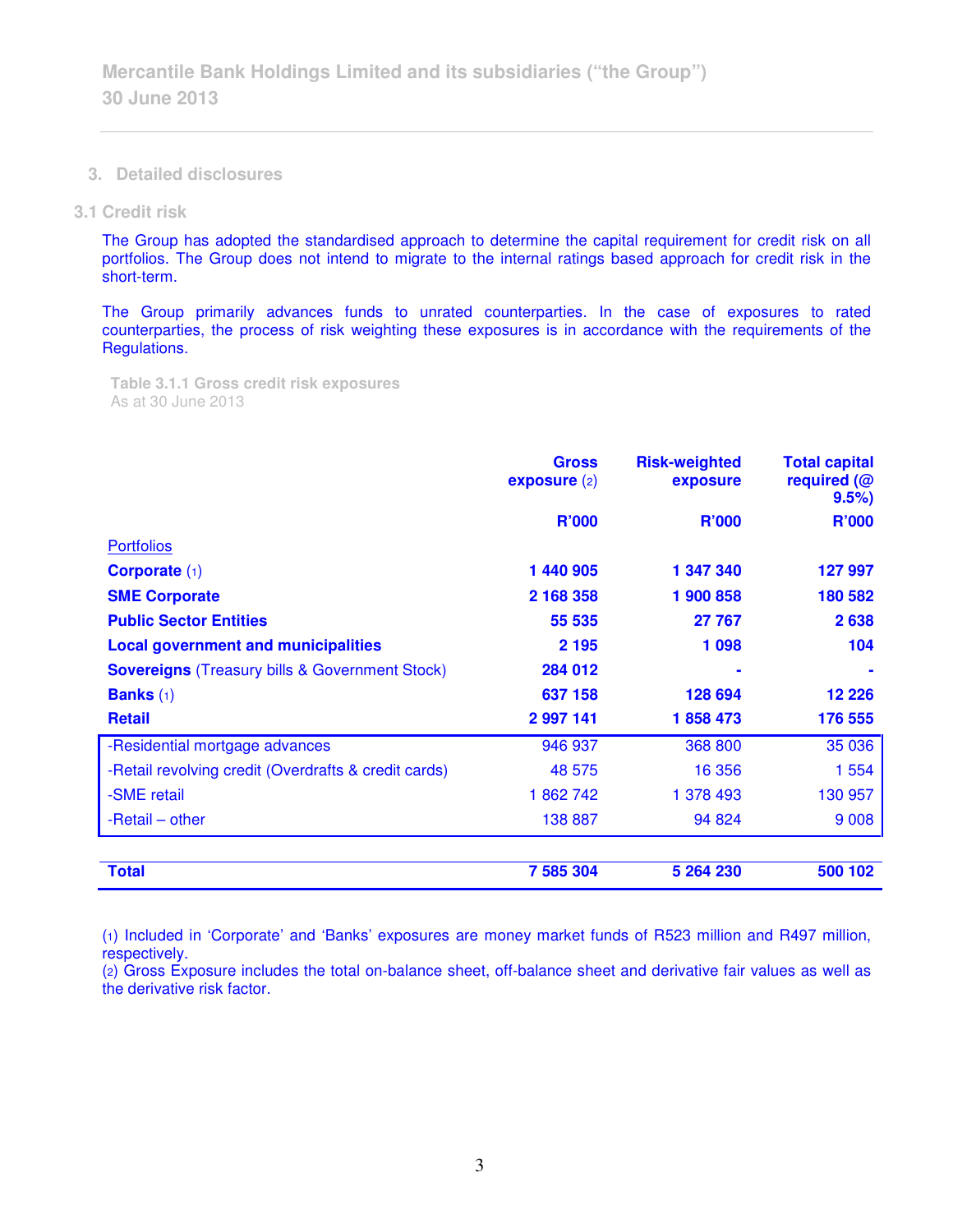**Table 3.1.2 Aggregate credit exposure after set off but before and after credit mitigation techniques**  As at 30 June 2013

|                                                       | <b>Gross credit</b>             |                                      | <b>Credit exposure</b>   |  |
|-------------------------------------------------------|---------------------------------|--------------------------------------|--------------------------|--|
|                                                       | exposure after<br>set off $(2)$ | <b>Credit risk</b><br>mitigation (3) | after risk<br>mitigation |  |
|                                                       | <b>R'000</b>                    | <b>R'000</b>                         | <b>R'000</b>             |  |
| Major types of credit exposure                        |                                 |                                      |                          |  |
| Corporate $(1)$                                       | 1 440 905                       | 1718                                 | 1 439 187                |  |
| <b>SME Corporate</b>                                  | 2 168 358                       | 15 6 66                              | 2 152 692                |  |
| <b>Public Sector Entities</b>                         | 55 535                          |                                      | 55 535                   |  |
| <b>Local government and municipalities</b>            | 2 1 9 5                         |                                      | 2 1 9 5                  |  |
| <b>Sovereigns</b> (Treasury bills & Government Stock) | 284 012                         |                                      | 284 012                  |  |
| <b>Banks</b> $(1)$                                    | 637 158                         |                                      | 637 157                  |  |
| <b>Retail</b>                                         | 2 997 141                       | 72 264                               | 2 9 2 4 8 7 7            |  |
| -Residential mortgage advances                        | 946 937                         | 5 3 0 2                              | 941 635                  |  |
| -Retail revolving credit (Overdrafts & credit cards)  | 48 575                          |                                      | 48 575                   |  |
| -SME retail                                           | 1862742                         | 50 435                               | 1812307                  |  |
| -Retail – other                                       | 138 887                         | 16 527                               | 122 360                  |  |
|                                                       |                                 |                                      |                          |  |
| <b>Total</b>                                          | 7 585 304                       | 89 649                               | 7 495 655                |  |

(1) Included in 'Corporate' and 'Banks' exposures are money market funds of R523 million and R497 million, respectively

(2) Gross Exposure includes the total on-balance sheet, off-balance sheet and derivative fair values as well as the derivative risk factor.

(3) Only inward bank guarantees and eligible pledged investments and/or liquid funds are taken into account as credit risk mitigation. Inward guarantees are mainly received from CGD. Other forms of credit risk mitigation are non-qualifying collateral items in terms of the Regulations and are commented on below.

The Group uses on- and off-balance sheet netting to restrict its exposure to credit losses. When a client maintains both debit and credit balances with the Group and the Group enters into a netting agreement in respect of the relevant loans and deposits with the said counterparty, the Group may regard the exposure as a collateralised exposure in accordance with Regulation 23 of the Regulations. As at 30 June 2013, the Group did not recognise any netting arrangements to reduce its credit risk exposures for capital adequacy requirements.

#### **Policies and processes for collateral valuation and management**

Dependent upon the risk profile of the customer and their track record/payment history, and the risk inherent in the product offering, varying types and levels of security are taken to reduce credit-related risks. These include, inter alia, pledges of investments, mortgage and notarial bonds, guarantees and cession of debtors. Various levels of security value are attached to the different categories of security taken. The value of the security is reviewed regularly and the Group does not have any material concentration risk in respect of collateral used to reduce credit risk. Clean or unsecured lending will only be considered for financially strong borrowers.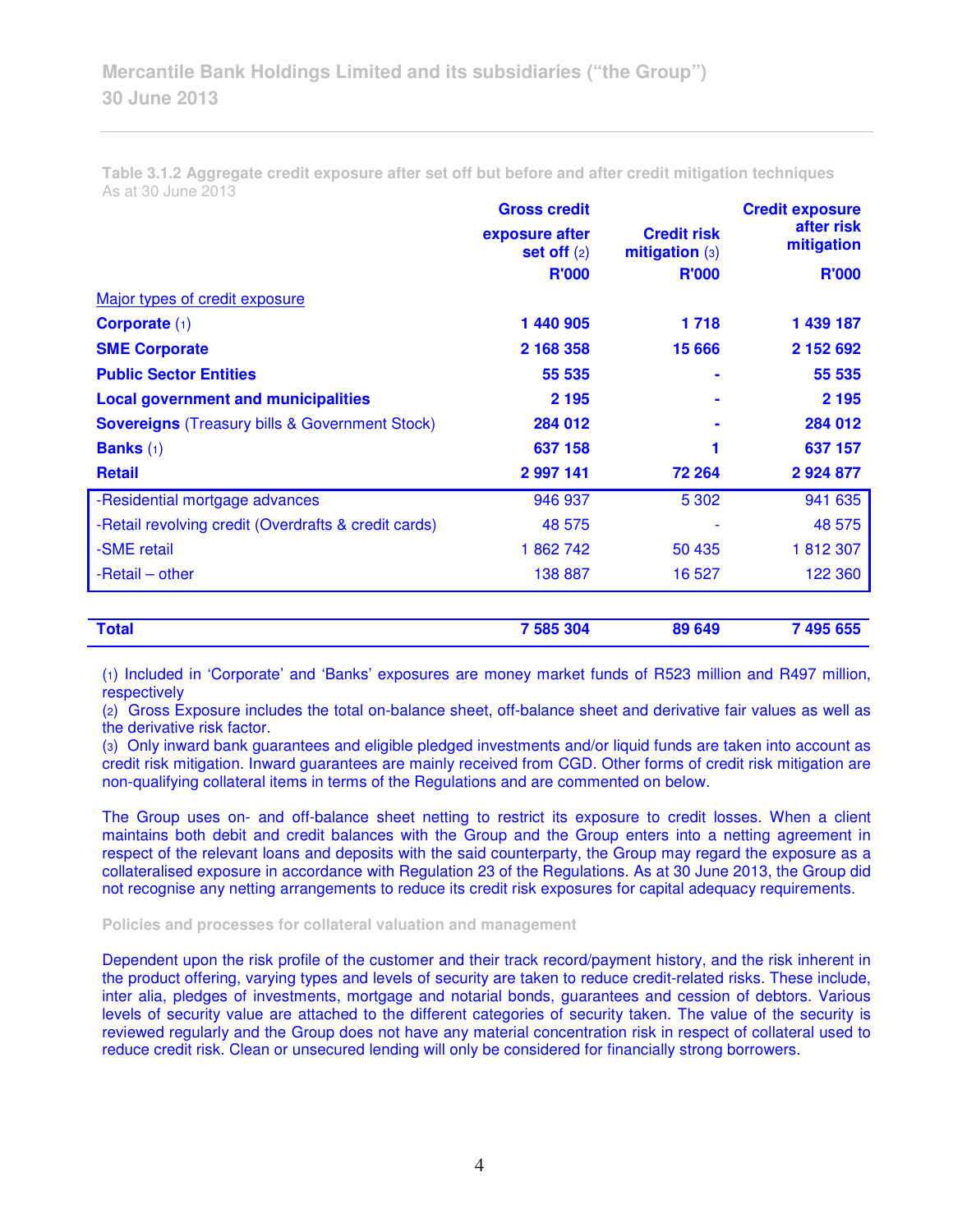### **Table 3.1.3 Geographical distribution of credit exposure**  As at 30 June 2013

|                              | On balance<br>sheet exposure<br><b>R'000</b> | <b>Off balance</b><br>sheet exposure<br><b>R'000</b> | <b>Derivative</b><br><b>instruments</b><br><b>R'000</b> | <b>Total</b><br><b>R'000</b> |
|------------------------------|----------------------------------------------|------------------------------------------------------|---------------------------------------------------------|------------------------------|
| <b>Geographical area</b>     |                                              |                                                      |                                                         |                              |
| South Africa                 | 6 5 6 7 6 2 3                                | 884 234                                              | 13 3 86                                                 | 7 465 243                    |
| Other                        | 120 061                                      |                                                      |                                                         | 120 061                      |
| - Africa (excl South Africa) | 149                                          |                                                      | ۰                                                       | 149                          |
| - Asia                       | 867                                          |                                                      |                                                         | 867                          |
| - Australia                  | 2 7 1 8                                      |                                                      |                                                         | 2 7 1 8                      |
| - Europe - CGD               | 664                                          |                                                      |                                                         | 664                          |
| - Other institutions         | 54 046                                       |                                                      |                                                         | 54 046                       |
| - North America              | 61 617                                       |                                                      |                                                         | 61 617                       |
| <b>Total</b>                 | 6 687 684                                    | 884 234                                              | 13 3 86                                                 | 7 585 304                    |

**Table 3.1.4 Analyses of credit exposure based on industry sector** 

As at 30 June 2013

|                                     | <b>On balance</b><br>sheet exposure | <b>Off balance</b><br>sheet exposure | <b>Derivative</b><br><b>instruments</b> | <b>Total</b> |
|-------------------------------------|-------------------------------------|--------------------------------------|-----------------------------------------|--------------|
|                                     | <b>R'000</b>                        | <b>R'000</b>                         | <b>R'000</b>                            | <b>R'000</b> |
| <b>Industry sector</b>              |                                     |                                      |                                         |              |
| Agriculture, hunting, forestry      |                                     |                                      |                                         |              |
| and fishing                         | 134 750                             | 11 627                               | $\overline{2}$                          | 146 379      |
| Mining and quarrying                | 253 841                             | 33 059                               | 414                                     | 287 314      |
| <b>Manufacturing</b>                | 482 554                             | 79 676                               | 981                                     | 563 211      |
| Electricity, gas and water supply   | 13 352                              | 1 0 9 8                              |                                         | 14 450       |
| Construction                        | 230 802                             | 37 258                               | 186                                     | 268 246      |
| Wholesale and retail trade,         |                                     |                                      |                                         |              |
| repair of specified items, hotels   |                                     |                                      |                                         |              |
| and restaurants                     | 960 223                             | 256 441                              | 1,080                                   | 1 217 744    |
| Transport, storage and              |                                     |                                      |                                         |              |
| communication                       | 106 503                             | 13 3 25                              | 17                                      | 119 845      |
| <b>Financial intermediation and</b> |                                     |                                      |                                         |              |
| insurance                           | 1 657 630                           | 67 617                               | 9978                                    | 1 735 225    |
| <b>Real estate</b>                  | 1119610                             | 61 157                               | 8                                       | 1 180 775    |
| <b>Business services</b>            | 352 000                             | 17 337                               | 123                                     | 369 460      |
| Community, social and personal      |                                     |                                      |                                         |              |
| <b>services</b>                     | 71 630                              | 3 6 0 2                              | 61                                      | 75 293       |
| <b>Private households</b>           | 312 328                             | 23 171                               | 411                                     | 335 910      |
| Other                               | 992 461                             | 278 866                              | 125                                     | 1 271 452    |
| <b>Total</b>                        | 6 687 684                           | 884 234                              | 13 386                                  | 7 585 304    |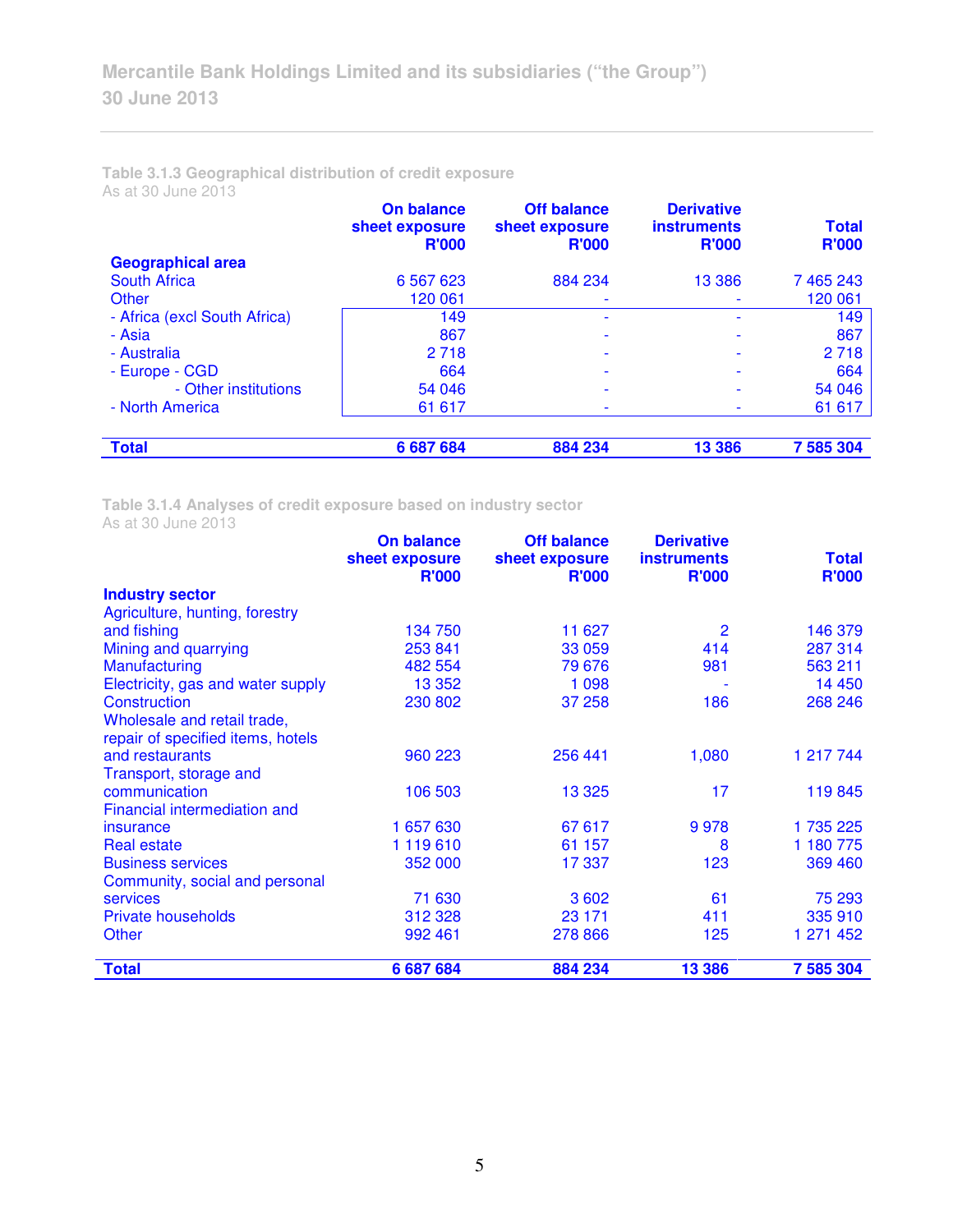**Table 3.1.5 Derivatives exposing the bank to counterparty credit risk**  As at 30 June 2013

| <b>Counterparty credit risk</b>        | <b>Total derivative</b><br><b>instruments</b><br><b>R'000</b> | <b>Maximum</b><br>counterparty<br>credit<br>exposure<br><b>R'000</b> |
|----------------------------------------|---------------------------------------------------------------|----------------------------------------------------------------------|
| <b>Total Notional Principal amount</b> | 66 807                                                        | 91 807                                                               |
| Gross replacement cost                 | 12 718                                                        | 14 218                                                               |
|                                        |                                                               |                                                                      |
| Net replacement cost                   | 12 718                                                        | 14 218                                                               |
| Gross potential future exposure add-on | 668                                                           | 918                                                                  |
| Net potential future exposure add-on   | 668                                                           | 918                                                                  |
| Adjusted exposure amount               | 13 3 86                                                       | 15 136                                                               |
| Risk weighted exposure                 | 7945                                                          | 12 260                                                               |

Derivative exposures are only incurred with Mercantile clients of sound financial standing.

These derivative risks are done on a back-to-back basis with the five major banks in South Africa. No concentration risk exists and no additional capital has been allocated.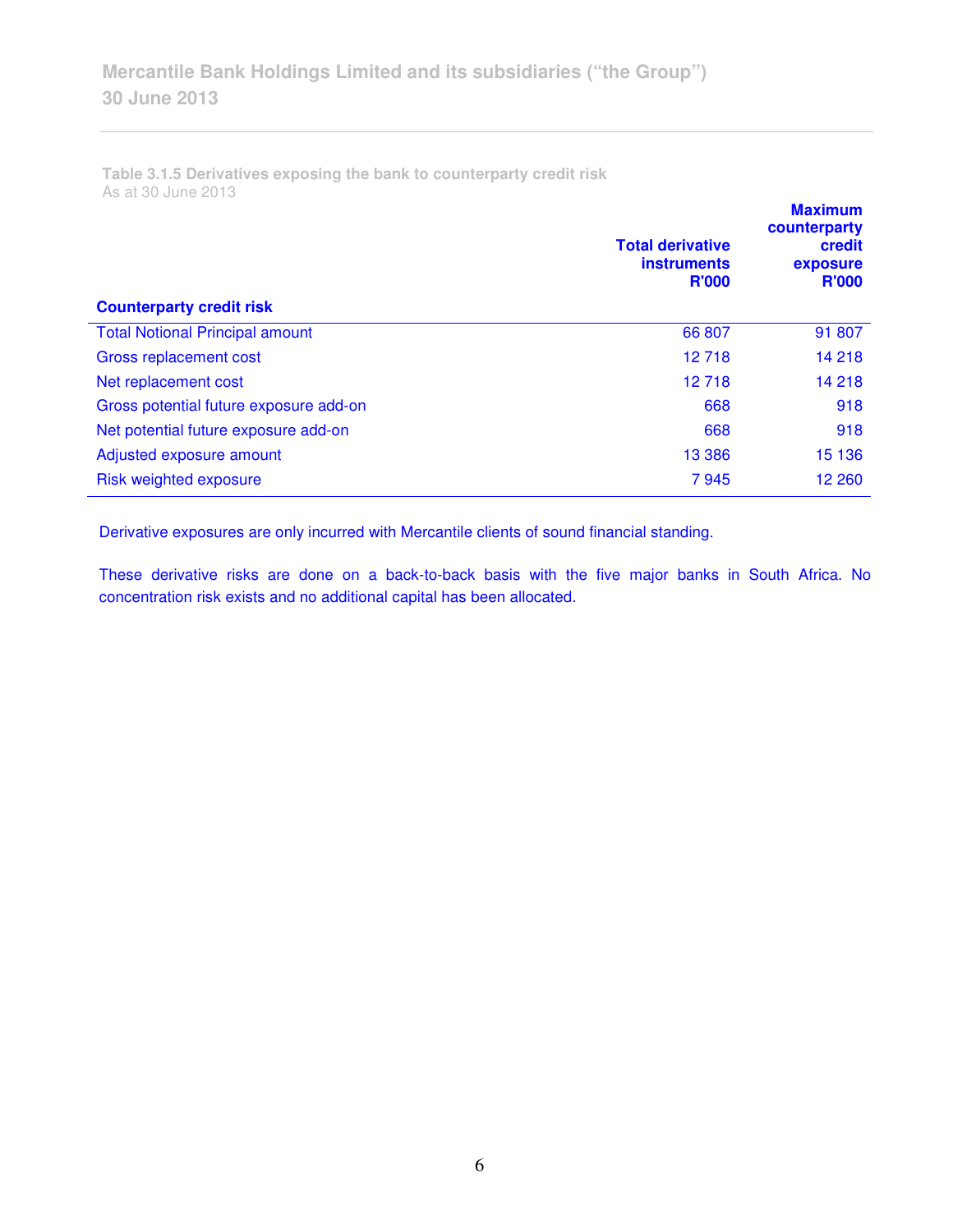**Table 3.1.6 Daily average gross credit exposure**  For the period ended 30 June 2013

|                                                          | <b>Average gross</b><br>credit<br>exposure |
|----------------------------------------------------------|--------------------------------------------|
|                                                          | <b>R'000</b>                               |
| Summary of on-balance sheet and off-balance sheet credit |                                            |
| exposure<br><b>Asset class</b>                           |                                            |
| <b>Liquid assets</b>                                     | 1 564 043                                  |
| Cash and cash equivalents - Rand denominated             | 1 160 949                                  |
| Cash and cash equivalents - Foreign currency denominated | 115 691                                    |
| <b>Negotiable securities</b>                             | 287 403                                    |
|                                                          |                                            |
| <b>Gross loans and other advances</b>                    | 5 578 396                                  |
| <b>Current accounts</b>                                  | 1 394 975                                  |
| <b>Credit card</b>                                       | 21 4 4 1                                   |
| Mortgage loans                                           | 2 425 028                                  |
| Instalment sales and leases                              | 654 831                                    |
| Other advances                                           | 1 082 121                                  |
| <b>Gross other assets</b>                                | 14878                                      |
|                                                          |                                            |
| <b>Investments</b><br>Derivative financial assets        | 7445                                       |
|                                                          | 7433                                       |
| <b>On-balance sheet exposure</b>                         | 7 157 317                                  |
| <b>Guarantees</b>                                        | 299 898                                    |
| Letters of credit                                        | 21 318                                     |
| <b>Committed undrawn facilities</b>                      | 68 246                                     |
| Revocable overdraft facilities                           | 473 057                                    |
| <b>Operating lease commitment</b>                        | 8792                                       |
|                                                          |                                            |
| <b>Off-balance sheet exposure</b>                        | 871 311                                    |
|                                                          |                                            |
| <b>Total gross credit exposure</b>                       | 8 0 28 6 28                                |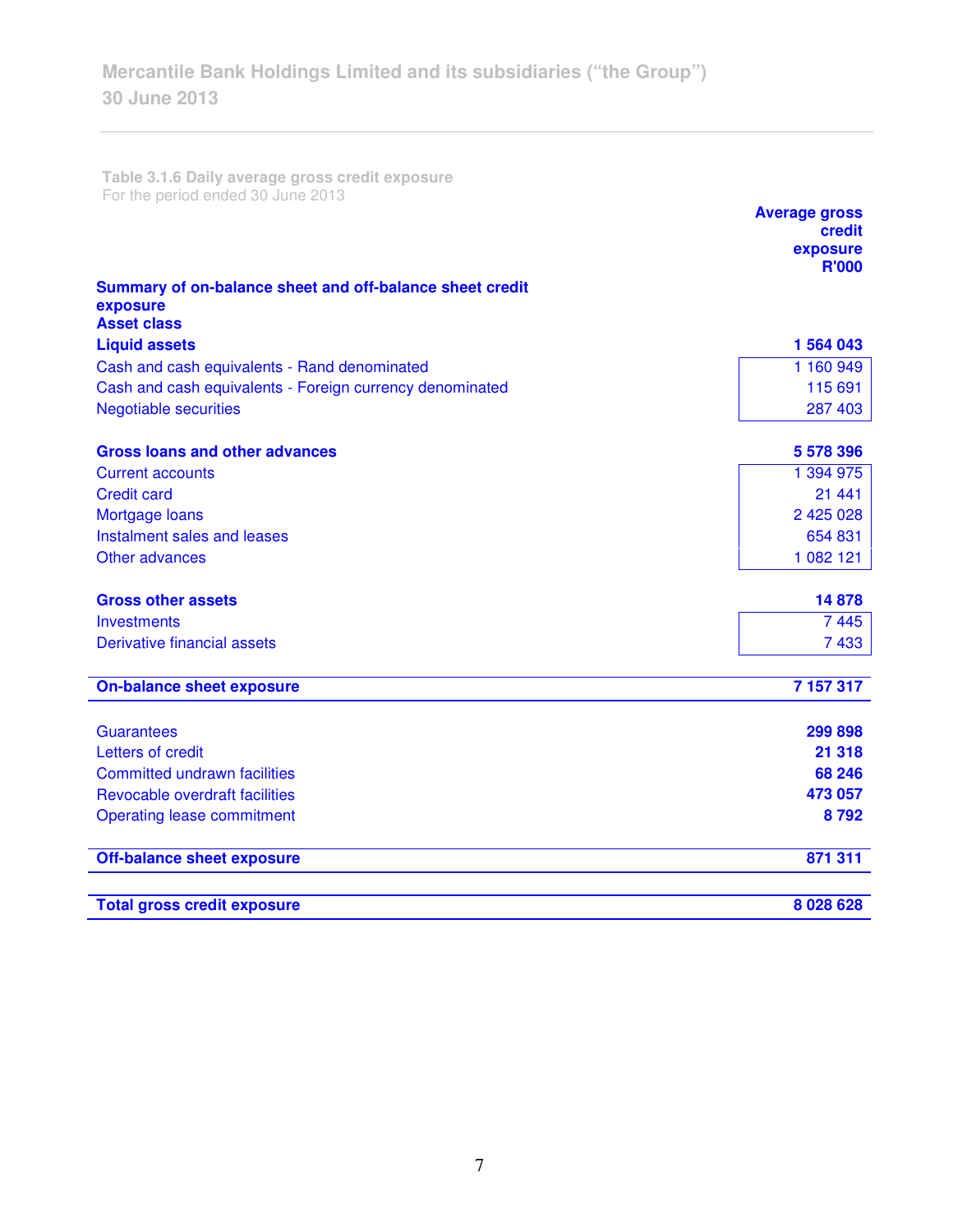**Table 3.1.7 Impairments of loans and advances per geographical area**  As at 30 June 2013

### **Impaired and past due loans and advances by geographical area**

|                                          | <b>South</b><br><b>Africa</b><br><b>Gross amount</b><br><b>R'000</b> | <b>Other</b><br><b>Gross amount</b><br>R'000 |
|------------------------------------------|----------------------------------------------------------------------|----------------------------------------------|
| Individually impaired loans and advances | 200 164                                                              |                                              |
| <b>Impairments for credit losses</b>     |                                                                      |                                              |
| Portfolio impairments                    | 11 162                                                               | $\blacksquare$                               |
| <b>Specific impairments</b>              | 68 379                                                               |                                              |
|                                          | 79 541                                                               |                                              |
|                                          |                                                                      |                                              |

#### **Past due loans and advances**

**Category age analysis of loans and advances that are past due but not individually impaired** 

| Past due for:       | $1 - 30$ days<br><b>R'000</b> | $31 - 60$ days<br><b>R'000</b> | 61 -90 days<br><b>R'000</b> | <b>Total</b><br><b>gross</b><br>amount<br><b>R'000</b> |
|---------------------|-------------------------------|--------------------------------|-----------------------------|--------------------------------------------------------|
| <b>South Africa</b> | 77 276                        | 1044                           | 56 193                      | 134 513                                                |
| <b>Other</b>        | ۰                             | $\blacksquare$                 | $\blacksquare$              | ۰                                                      |

A financial asset is past due when the counterparty has failed to make a payment that is contractually due; this is based on appropriate rules and assumptions per product type. An impairment loss is recognised if there is objective evidence that a financial asset or group of financial assets is impaired. Impaired exposure relates to assets that are individually determined to be impaired at reporting date.

**Table 3.1.8 Reconciliation of changes in specific and portfolio impairments**  For the period ended 30 June 2013

### **Impairments for credit losses**

| <b>Reconciliation of credit impairment balances</b>                                               | <b>Portfolio</b><br><b>impairment</b><br><b>R'000</b> | <b>Specific</b><br>impairment<br><b>R'000</b> | <b>Total</b><br><b>R'000</b> |
|---------------------------------------------------------------------------------------------------|-------------------------------------------------------|-----------------------------------------------|------------------------------|
| Credit impairments: balance at the beginning<br>of the period<br><b>Movements for the period:</b> | 12 302                                                | 62931                                         | 75 233                       |
| <b>Credit losses written-off</b>                                                                  |                                                       | (490)                                         | (490)                        |
| Net impairments raised                                                                            | (1140)                                                | 5938                                          | 4 7 9 8                      |
| Credit impairments: balance at the end of the                                                     |                                                       |                                               |                              |
| period                                                                                            | 11 162                                                | 68 379                                        | 79 541                       |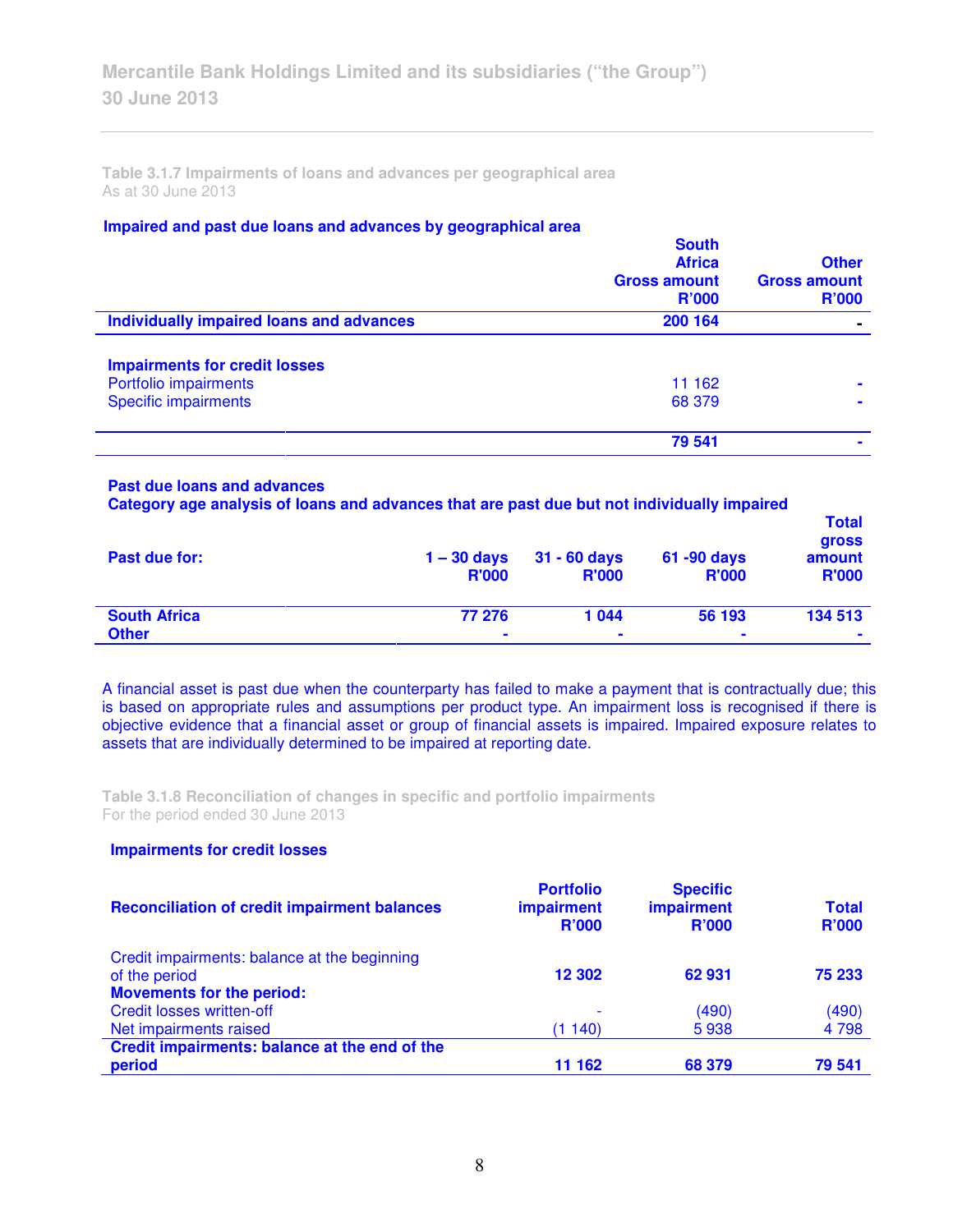**Table 3.1.9 Write-offs and recoveries reflected in the statement of comprehensive income**  For the period ended 30 June 2013

|                                                                                                | <b>South Africa</b><br>R'000 |
|------------------------------------------------------------------------------------------------|------------------------------|
|                                                                                                |                              |
| Net charge for credit losses in statement of comprehensive income<br>Movements for the period: |                              |
| <b>Bad debts recovered</b>                                                                     | (977)                        |
| Net impairments raised                                                                         | 4 7 9 8                      |
| Amounts directly written off to other comprehensive income                                     | 1 7 2 1                      |
| <b>Net charge for credit losses</b>                                                            | 5 5 4 2                      |

**Table 3.1.10 Credit portfolio maturity analysis**  As at 30 June 2013

|                                                        | <b>Money</b><br>market<br>and<br>current<br>accounts<br><b>R'000</b> | <b>Credit</b><br>cards<br><b>R'000</b> | <b>Mortgage</b><br><b>loans</b><br><b>R'000</b> | <b>Instalment</b><br>sales and<br>leases<br><b>R'000</b> | <b>Other</b><br>advances<br>(1)<br><b>R'000</b> | <b>Negotiable</b><br><b>securities</b><br><b>R'000</b> | <b>Total</b><br><b>Advances</b><br><b>R'000</b> |
|--------------------------------------------------------|----------------------------------------------------------------------|----------------------------------------|-------------------------------------------------|----------------------------------------------------------|-------------------------------------------------|--------------------------------------------------------|-------------------------------------------------|
| Maturing up to<br>one month                            | 2 3 28 4 0 3                                                         | 20811                                  | 190 670                                         | 9468                                                     | 53 060                                          | 216 240                                                | 2818652                                         |
| <b>Maturing</b><br>between one<br>and three            |                                                                      |                                        |                                                 |                                                          |                                                 |                                                        |                                                 |
| months<br><b>Maturing</b><br>between three<br>and six  |                                                                      |                                        | 2 5 9 7                                         | 4 0 7 2                                                  | 3 1 7 0                                         | 95 599                                                 | 105 438                                         |
| months<br><b>Maturing</b><br>between six<br>months and |                                                                      |                                        | 20 555                                          | 6 3 6 7                                                  | 100 365                                         | $\overline{\phantom{0}}$                               | 127 287                                         |
| one year<br><b>Maturing after</b>                      |                                                                      |                                        | 5 5 7 9                                         | 25 398                                                   | 22 736                                          |                                                        | 53 713                                          |
| one year                                               |                                                                      | $\blacksquare$                         | 2 139 977                                       | 628 871                                                  | 909 345                                         | 17 262                                                 | 3 695 455                                       |
|                                                        | 2 3 2 8 4 0 3                                                        | 20811                                  | 2 359 378                                       | 674 176                                                  | 1088676                                         | 329 101                                                | 6 800 545                                       |

(1) Other advances includes medium-term and structured loans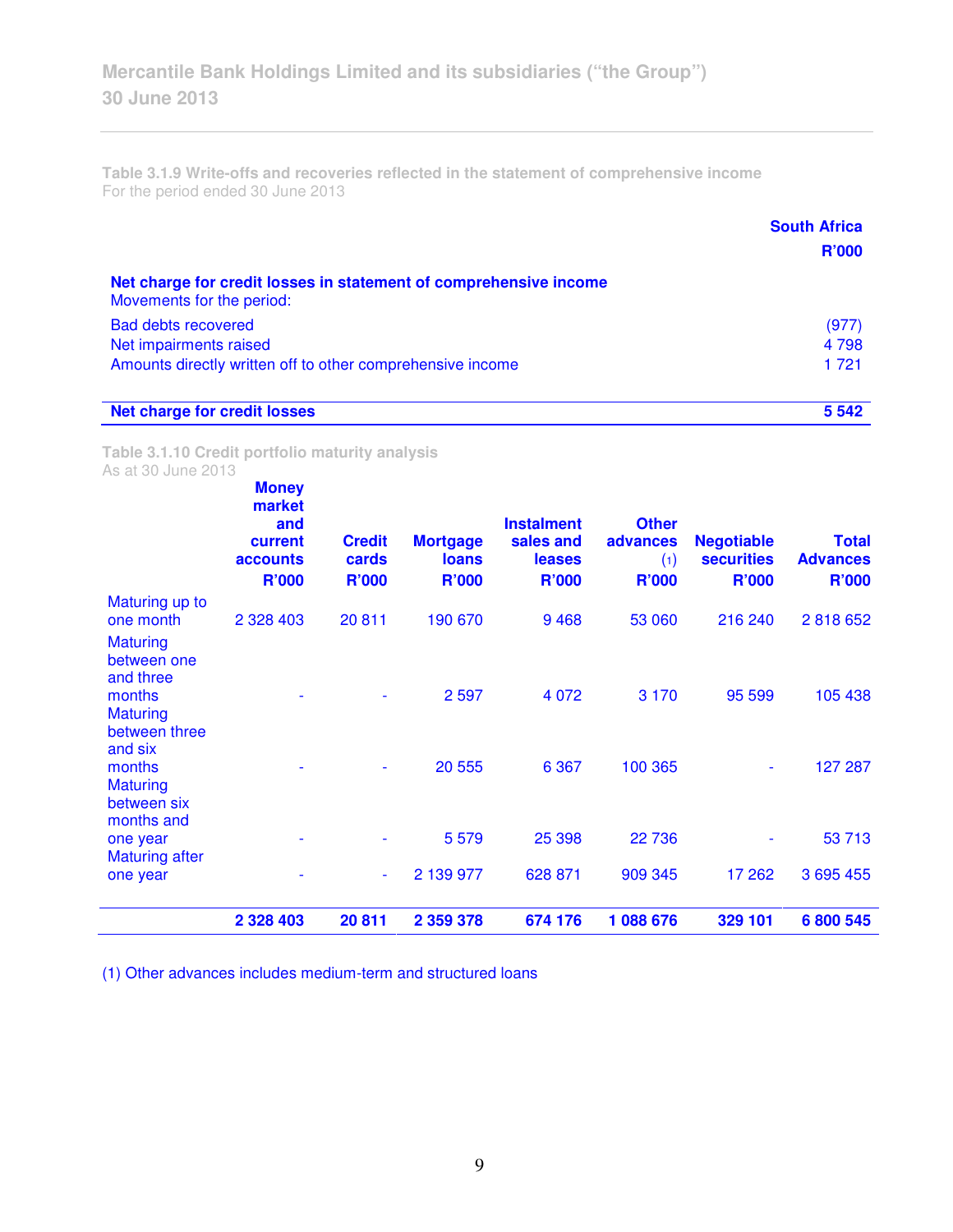#### **3.2 Operational risk**

The Group currently holds R93.3 million in operational risk capital in terms of the standardised approach for the calculation of capital (based on a capital requirement of 9.5%).

**3.3 Market risk** 

The portfolios that are subject to market risk are foreign exchange and interest rate contracts for which the Group currently holds R2.3 million in market risk capital in terms of the standardised approach for the calculation of capital (based on a capital requirement of 9.5%).

### **3.4 Equity positions**

Investments consist of unlisted and listed equity investments and these have been designated either as available-for-sale or at fair value through profit and loss.

**Table 3.4.1 Equity investments**  As at 30 June 2013

|                                       | <b>Type</b>   | <b>Carrying</b><br>amount<br><b>R'000</b> | <b>Fair value</b><br><b>R'000</b> | <b>Capital</b><br>requirement $(@)$<br>9.5%<br><b>R'000</b> |
|---------------------------------------|---------------|-------------------------------------------|-----------------------------------|-------------------------------------------------------------|
| <b>Investments</b><br><b>Unlisted</b> | <b>Shares</b> | 5 0 5 2                                   | 5 0 5 2                           | 480                                                         |
|                                       |               | 5 0 5 2                                   | 5 0 5 2                           | 480                                                         |

**Table 3.4.2 Realised and unrealised gains on equity investments**  For the period ended 30 June 2013

|                                                                      | 4848         |
|----------------------------------------------------------------------|--------------|
| <b>Unlisted</b>                                                      | 4815         |
| Listed                                                               | 33           |
| Unrealised cumulative gains and losses recognised directly in equity |              |
|                                                                      | 16 310       |
|                                                                      |              |
| Listed                                                               | 16 310       |
| Realised gains and losses in profit and loss for the period          | <b>R'000</b> |

**Total**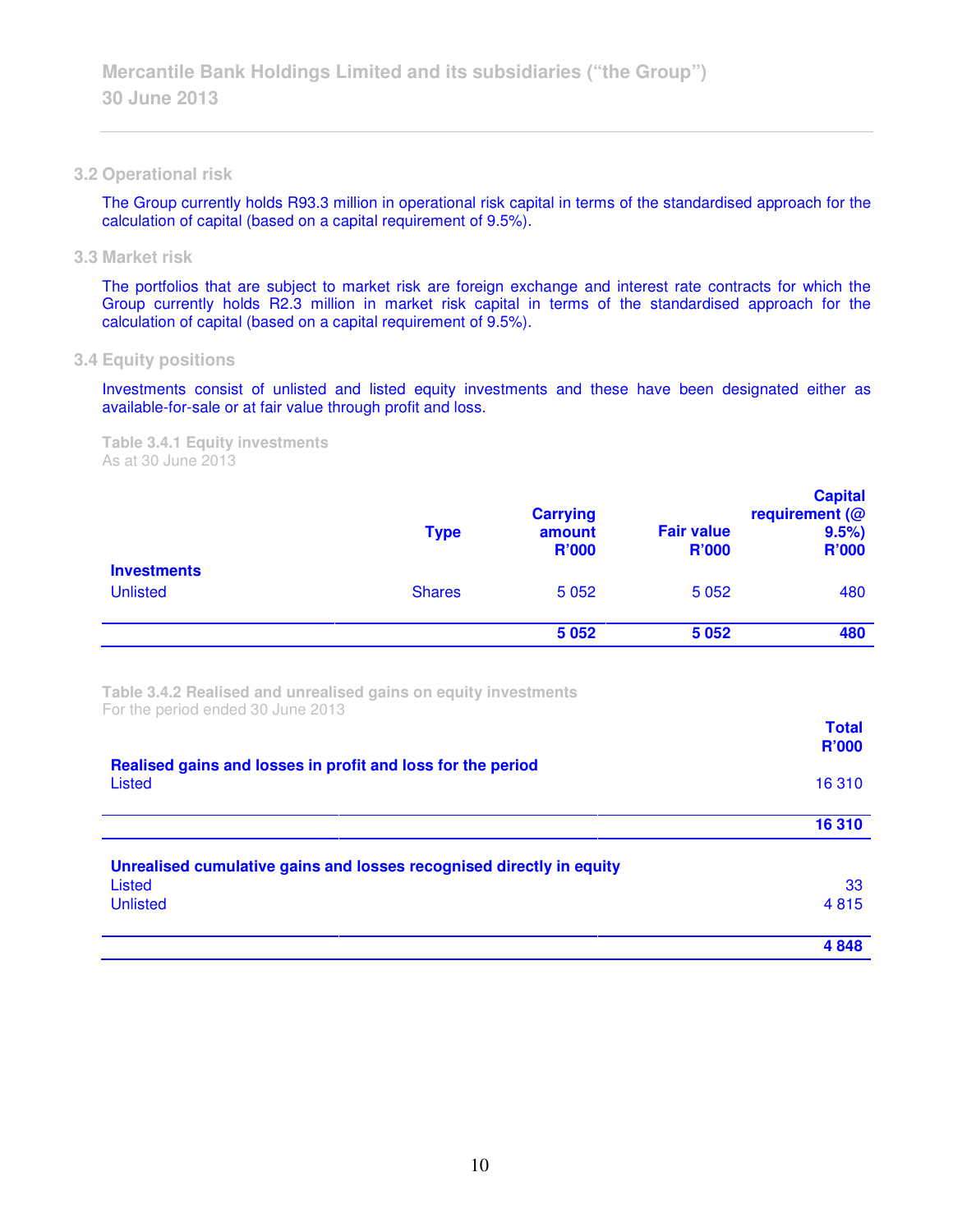**3.5 Liquidity risk** 

The table below summarises assets and liabilities of the Group into relevant maturity groupings, based on the remaining period to contractual maturity at reporting date:

**Table 3.5 Liquidity maturity analyses**  As at 30 June 2013

|                                          | <b>Assets</b><br><b>R'000</b> | <b>Liabilities</b><br><b>R'000</b> | <b>Total</b><br>mismatch<br>R'000 |
|------------------------------------------|-------------------------------|------------------------------------|-----------------------------------|
| Maturing up to one month                 | 3 282 742                     | 3 001 919                          | 280 823                           |
| Maturing between one and three months    | 109 470                       | 826 915                            | (717445)                          |
| Maturing between three and six months    | 132 542                       | 432 365                            | (299 823)                         |
| Maturing between six months and one year | 53 726                        | 656 112                            | (602 386)                         |
| Maturing after one year                  | 3 695 473                     | 839 360                            | 2856113                           |
| Non-contractual                          | 280 829                       | 97 250                             | 183 579                           |
|                                          | 7 554 782                     | 5 853 921                          | 1 700 861                         |

**3.6 Interest rate risk** 

 **Interest rate sensitivity analyses** 

For regulatory purposes, the assessment and measurement of interest rate risk is based on the accumulated impact of interest rate sensitive instruments resulting from a parallel movement of plus or minus 200 basis points on the yield curve.

In addition, the impact on equity and profit and loss resulting from a change in interest rates is calculated monthly based on management's forecast of the most likely change in interest rates.

The table below reflects the Group's annual net interest income sensitivity for a 200 basis point increase or decrease in interest rates, while all other variables remain constant. The impact is mainly attributable to the Group's exposure to interest rates on its capital position and lending and deposits in the banking book.

**Table 3.6 Net interest income sensitivity**  As at 30 June 2013

|                                                     | Impact on<br>economic<br>value of equity | Impact on net<br>interest income<br>for twelve<br>months |
|-----------------------------------------------------|------------------------------------------|----------------------------------------------------------|
|                                                     | <b>R'000</b>                             | <b>R'000</b>                                             |
| Net interest income sensitivity of a parallel shock |                                          |                                                          |
| Interest rate increase (200bps increase)            | 32 529                                   | 32 529                                                   |
| Interest rate decrease (200bps decrease)            | (22157)                                  | (22 157)                                                 |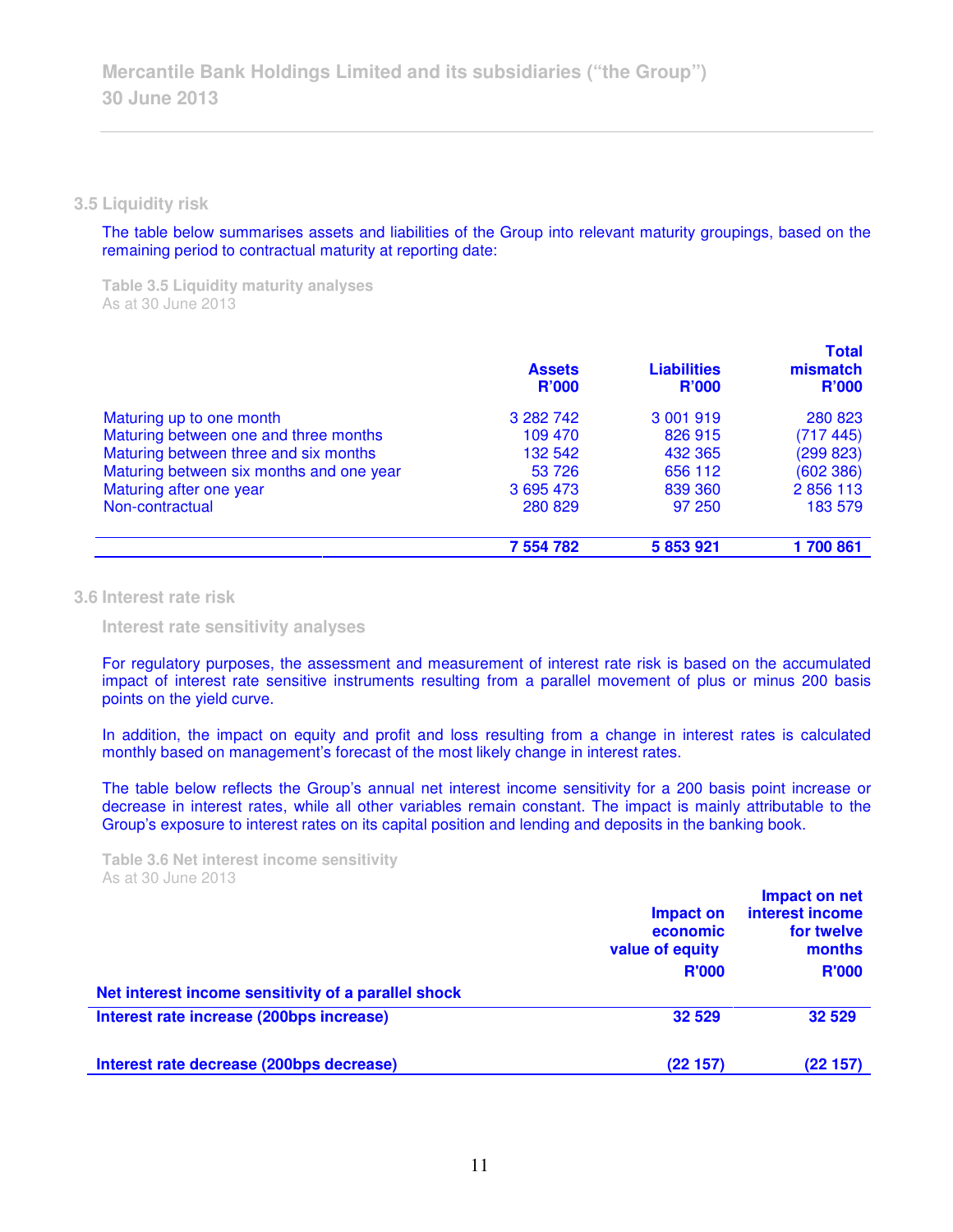## **3.7 Capital management**

**Table 3.7.1 Capital structure and regulatory capital adequacy**  As at 30 June 2013

|                                                                                       | <b>Mercantile Bank</b><br><b>Holdings</b><br><b>Limited</b><br><b>Group</b> | <b>Mercantile</b><br><b>Bank</b><br><b>Limited</b><br><b>Company</b> |
|---------------------------------------------------------------------------------------|-----------------------------------------------------------------------------|----------------------------------------------------------------------|
|                                                                                       | <b>R'000</b>                                                                | <b>R'000</b>                                                         |
| Common equity tier 1 capital and reserve funds attributable to<br>common shareholder: |                                                                             |                                                                      |
| <b>Paid up capital</b>                                                                | 1 207 270                                                                   | 1 483 299                                                            |
| <b>Ordinary shares</b>                                                                | 36 140                                                                      | 124 969                                                              |
| Share premium                                                                         | 1 171 130                                                                   | 1 358 330                                                            |
| <b>Qualifying retained profits</b>                                                    | 386,521                                                                     | 178,756                                                              |
| <b>Retained earnings</b>                                                              | 402 783                                                                     | 194 630                                                              |
| Less: unappropriated profits                                                          | (16262)                                                                     | (15 874)                                                             |
| <b>Accumulated other comprehensive income and reserves</b>                            | 91 302                                                                      | 36 400                                                               |
| Unrealised gains and losses on available for sale items                               | 3 1 6 2                                                                     | 24 100                                                               |
| <b>Property revaluation reserve</b>                                                   | 76 874                                                                      | 69                                                                   |
| <b>General reserve</b>                                                                | 7478                                                                        | 12 231                                                               |
| Other capital reserve funds                                                           | 3788                                                                        |                                                                      |
| Minority interest recognised in common equity tier 1 capital<br>and reserve funds     | (494)                                                                       |                                                                      |
| Total common equity tier 1 capital and unimpaired reserve                             |                                                                             |                                                                      |
| funds prior to regulatory adjustment                                                  | 1684599                                                                     | 1 698 455                                                            |
| Total of specified adjustments to and deductions from                                 |                                                                             |                                                                      |
| common equity tier 1 capital and reserve funds                                        | (199139)                                                                    | (199139)                                                             |
| Intangibles assets                                                                    | (199 139)                                                                   | (199 139)                                                            |
|                                                                                       |                                                                             |                                                                      |
| Total common equity tier 1 capital and unimpaired reserve                             |                                                                             |                                                                      |
| funds post regulatory adjustment                                                      | 1 485 460                                                                   | 1 499 316                                                            |
| <b>Total Additional Tier 1 capital and reserve funds:</b>                             |                                                                             |                                                                      |
| Additional Tier 1 capital and reserve funds                                           |                                                                             |                                                                      |
| <b>Additional Tier 1 regulatory adjustments</b>                                       |                                                                             |                                                                      |
| Tier 2 capital and unimpaired reserve funds prior to                                  |                                                                             |                                                                      |
| adjustments and deductions                                                            | 9028                                                                        | 8628                                                                 |
| General allowance for credit impairment, after                                        |                                                                             |                                                                      |
| deferred tax: standardised approach                                                   | 9028                                                                        | 8628                                                                 |
| Tier 2 regulatory adjustments                                                         |                                                                             |                                                                      |
| <b>Total qualifying capital and reserve funds</b>                                     | 1 494 488                                                                   | 1 507 944                                                            |

The Bank does not have a countercyclical buffer requirement as this has not been imposed by the Bank Supervision Department of the South African Reserve Bank and will only be phased in from 1 January 2016.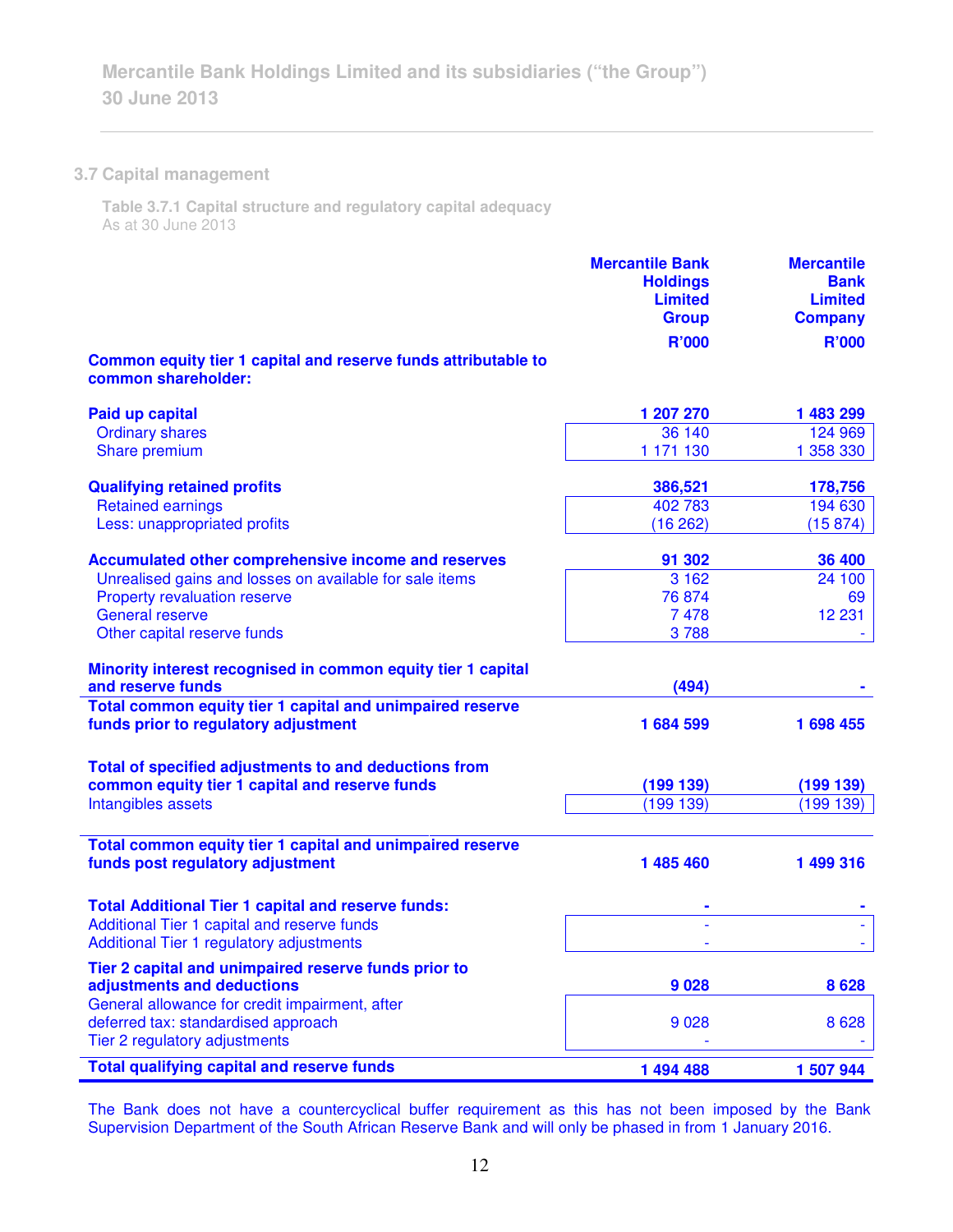### **3.7 Capital management (continued)**

j,

**Table 3.7.1 Capital structure and regulatory capital adequacy (continued)** As at 30 June 2013

|                                       |        | <b>Mercantile Bank</b><br><b>Holdings</b><br><b>Limited</b><br><b>Group</b> | <b>Mercantile</b><br><b>Bank</b><br><b>Limited</b><br><b>Company</b> |
|---------------------------------------|--------|-----------------------------------------------------------------------------|----------------------------------------------------------------------|
| Capital adequacy ratio (%)            |        |                                                                             |                                                                      |
| <b>Common Equity Tier 1</b>           |        | 22.42%                                                                      | 22.75%                                                               |
| Tier <sub>1</sub>                     |        | 22.42%                                                                      | 22.75%                                                               |
| Total                                 |        | 22.56%                                                                      | 22.88%                                                               |
| Minimum required ratio (amount R'000) |        |                                                                             |                                                                      |
| <b>Common Equity Tier 1</b>           | @ 4.5% | 298 124                                                                     | 296 552                                                              |
| Tier <sub>1</sub>                     | @ 6.0% | 397 499                                                                     | 395 403                                                              |
| <b>Total</b>                          | @ 9.5% | 629 373                                                                     | 626 054                                                              |

**Table 3.7.2 Total risk weighted exposure and required regulatory capital**  As at 30 June 2013

|                                                                      | <b>Mercantile</b><br><b>Bank</b><br><b>Holdings</b><br><b>Limited</b><br><b>Group</b><br><b>R'000</b> | <b>Mercantile</b><br><b>Bank</b><br><b>Limited</b><br><b>Company</b><br><b>R'000</b> |
|----------------------------------------------------------------------|-------------------------------------------------------------------------------------------------------|--------------------------------------------------------------------------------------|
| Risk weighted exposure equivalent amount prior to concentration risk | 6 6 24 9 75                                                                                           | 6 590 042                                                                            |
| Risk weighted exposure amount in respect of threshold items          |                                                                                                       | 3                                                                                    |
| Aggregate risk weighted exposure equivalent amounts                  | 6 6 24 9 75                                                                                           | 6 590 045                                                                            |
| Minimum required capital and reserve funds                           | 629 373                                                                                               | 626 054                                                                              |

The Group has documented its Internal Capital Adequacy Assessment Process ("ICAAP"), which was approved by the Board of Directors. Various direct, indirect and associated risks faced by the Bank and the mitigating controls that are in place were evaluated.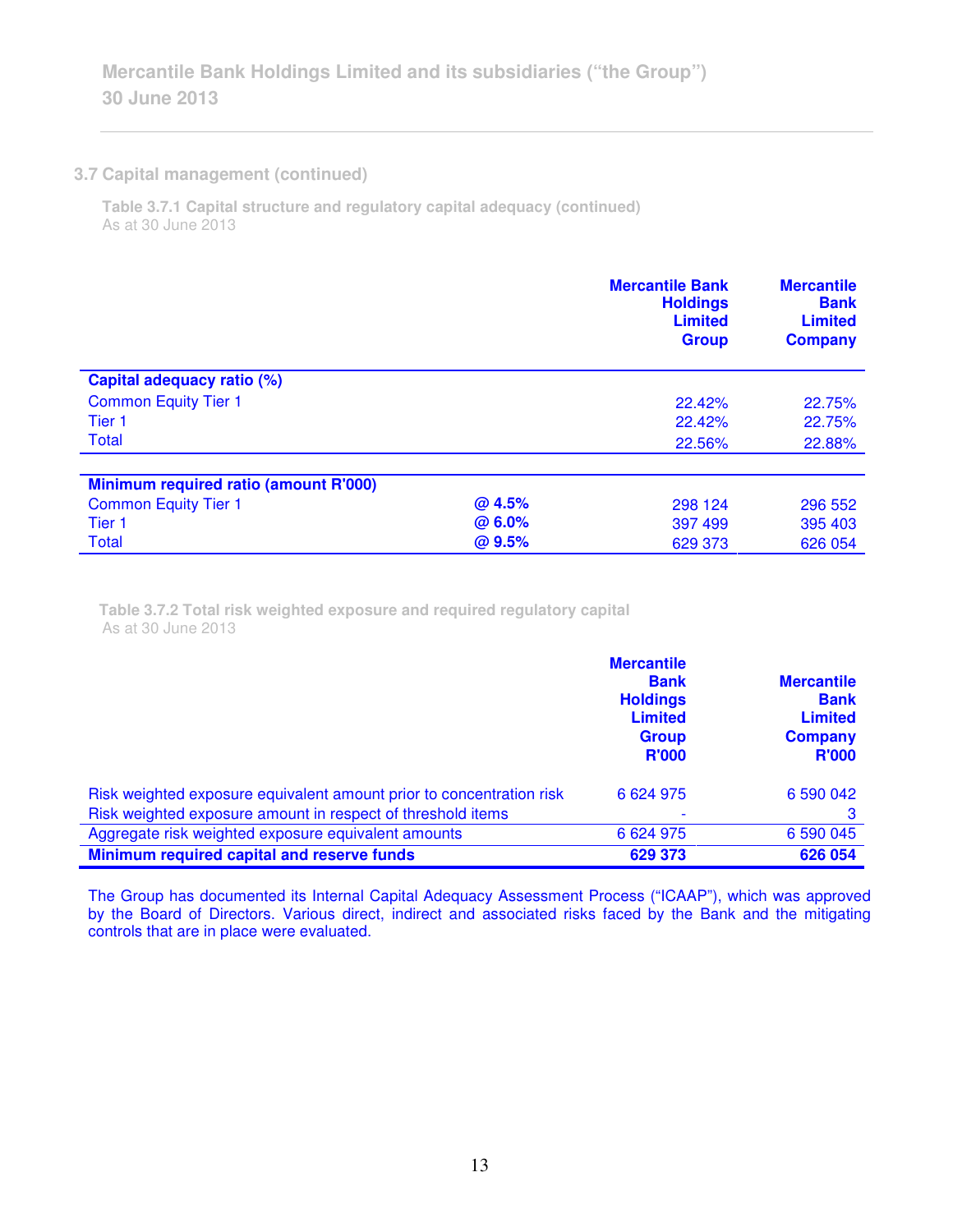# **4. Financial performance and financial position**

### **STATEMENT OF FINANCIAL POSITION**

|                                                    |             |                    | 30 June                          | 30 June                          | <b>31 December</b>             |
|----------------------------------------------------|-------------|--------------------|----------------------------------|----------------------------------|--------------------------------|
|                                                    |             |                    | 2013                             | 2012                             | 2012                           |
|                                                    | <b>Note</b> | <b>Change</b><br>℅ | <b>Unaudited</b><br><b>R'000</b> | <b>Unaudited</b><br><b>R'000</b> | <b>Audited</b><br><b>R'000</b> |
| <b>ASSETS</b>                                      |             |                    |                                  |                                  |                                |
| Intangible assets                                  |             |                    | 199 146                          | 200 219                          | 197833                         |
| Property and equipment                             |             |                    | 140 304                          | 130 018                          | 144 267                        |
| Tax                                                |             |                    | 1 203                            | 110                              | 1 251                          |
| Other accounts receivable                          |             |                    | 171 341                          | 79 762                           | 82 5 21                        |
| Other investments                                  |             |                    | 5 0 5 2                          | 67 663                           | 19883                          |
| Deferred tax assets                                |             |                    | 2 3 9 9                          | 806                              | 2 3 6 8                        |
| Non-current assets held for sale                   |             |                    | 13 4 70                          |                                  | 13 4 53                        |
| Loans and advances                                 |             | 5.6                | 5 251 832                        | 4 975 053                        | 5 291 748                      |
| Derivative financial instruments                   |             |                    | 18 338                           | 7 249                            | 6495                           |
| <b>Negotiable securities</b>                       |             |                    | 329 101                          | 222 622                          | 257 514                        |
| Cash and cash equivalents                          | 1           | 58.4               | 1 422 596                        | 898 136                          | 1 223 016                      |
| <b>Total assets</b>                                |             | 14.8               | 7 554 782                        | 6 581 638                        | 7 240 349                      |
|                                                    |             |                    |                                  |                                  |                                |
| <b>EQUITY AND LIABILITIES</b>                      |             |                    |                                  |                                  |                                |
| Total equity attributable to equity holders of the |             |                    |                                  |                                  |                                |
| parent                                             |             | 7.8                | 1701355                          | 1 578 050                        | 1674091                        |
| Share capital and share premium                    |             |                    | 1 207 270                        | 1 038 217                        | 1 207 270                      |
| Property revaluation reserve                       |             |                    | 76 874                           | 62 433                           | 76 874                         |
| Available-for-sale reserve                         |             |                    | 3 1 6 2                          | 25 938                           | 18 533                         |
| Capital redemption reserve fund                    |             |                    | 3788                             | 3788                             | 3788                           |
| <b>General reserve</b>                             |             |                    | 7478                             | 7478                             | 7478                           |
| <b>Retained earnings</b>                           | 2           |                    | 402 783                          | 440 196                          | 360 148                        |

| <b>Liabilities</b>                      |      | 5 853 921 | 5 003 184     | 5 5 6 4 4 4 5 |
|-----------------------------------------|------|-----------|---------------|---------------|
| Deferred tax liabilities                |      | 60 016    | 24 497        | 60 016        |
| Long-term funding                       | 50.1 | 582 362   | 388 008       | 581 876       |
| <b>Deposits</b>                         | 10.7 | 4 925 609 | 4 4 5 1 3 3 2 | 4 736 758     |
| Derivative financial instruments        |      | 20 433    | 9678          | 7 1 6 0       |
| <b>Provisions and other liabilities</b> |      | 65 754    | 48 519        | 71 993        |
| Other accounts payable                  |      | 199 562   | 79 186        | 108 642       |
| Tax                                     |      | 185       | 1964          |               |
| <b>Total equity and liabilities</b>     | 14.8 | 7 554 782 | 6 581 638     | 7 240 349     |

**Non-controlling interests** (494) 404 (187) **Total equity 1 700 861 1 578 454 1 673 904**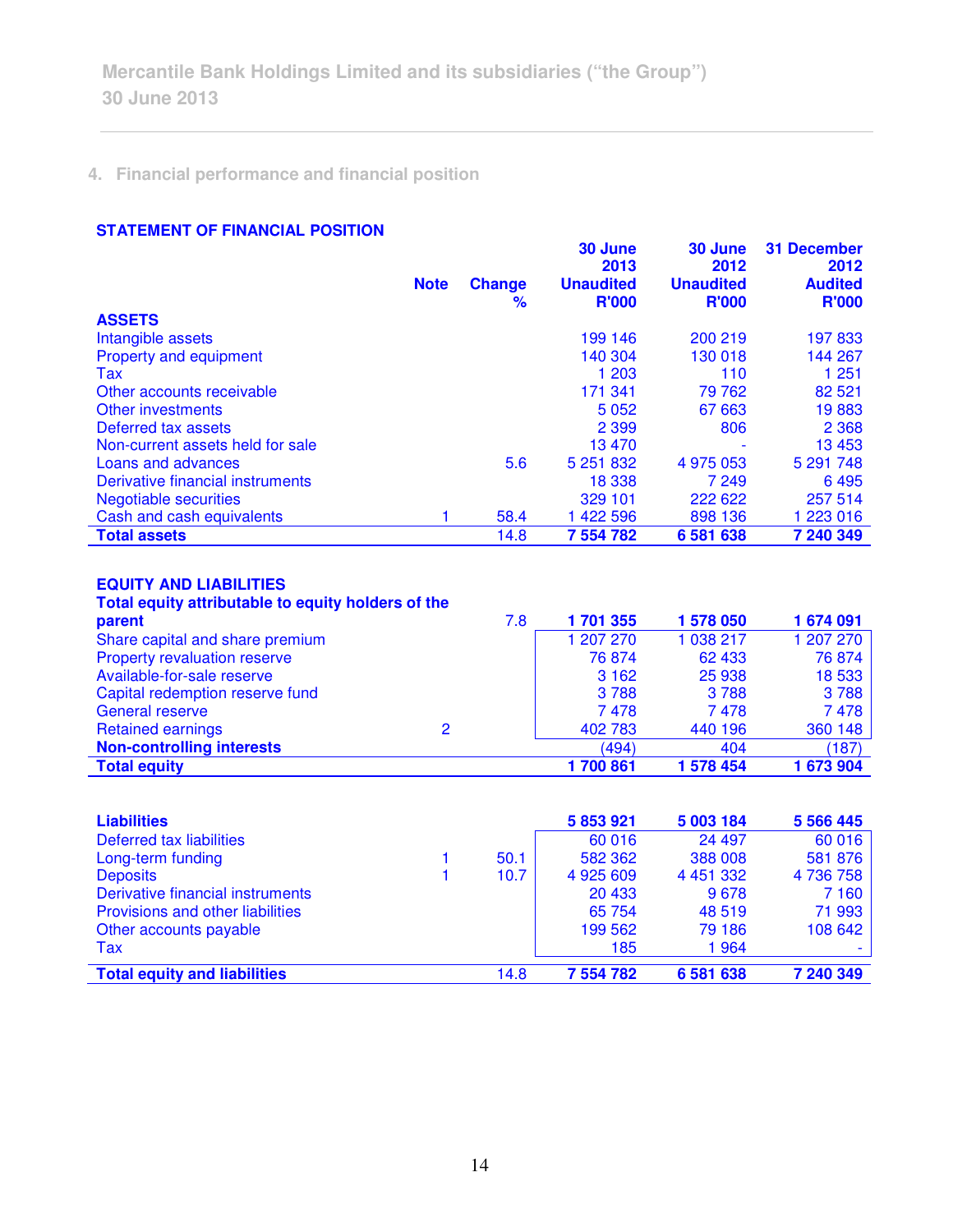# **4. Financial performance and financial position (continued)**

## **STATEMENT OF INCOME**

|                                                                           | <b>Note</b>             | <b>Change</b><br>$\frac{9}{6}$ | <b>Six months</b><br>ended<br>30 June<br>2013<br><b>R'000</b><br><b>Unaudited</b> | <b>Six months</b><br>ended<br>30 June<br>2012<br><b>R'000</b><br><b>Unaudited</b> | 12 months<br>ended<br><b>31 December</b><br>2012<br><b>R'000</b><br><b>Audited</b> |
|---------------------------------------------------------------------------|-------------------------|--------------------------------|-----------------------------------------------------------------------------------|-----------------------------------------------------------------------------------|------------------------------------------------------------------------------------|
|                                                                           |                         |                                |                                                                                   |                                                                                   |                                                                                    |
| Interest income                                                           |                         |                                | 286 476                                                                           | 249 670                                                                           | 528 361                                                                            |
| Interest expense                                                          |                         |                                | (117988)                                                                          | (96318)                                                                           | (209313)                                                                           |
| <b>Net interest income</b>                                                |                         | 9.9                            | 168 488                                                                           | 153 352                                                                           | 319 048                                                                            |
| Net (charge for) credit losses                                            | 3                       |                                | (5542)                                                                            | (16 750)                                                                          | (29185)                                                                            |
| Net interest income after credit losses                                   |                         |                                | 162 946                                                                           | 136 602                                                                           | 289 863                                                                            |
| Net gain on disposal of designated<br>through profit and loss investments | $\overline{\mathbf{4}}$ |                                |                                                                                   |                                                                                   | 26 555                                                                             |
| Net gain on disposal of available-for-sale<br>investments                 | 5                       |                                | 16 310                                                                            | 278                                                                               | 14832                                                                              |
| Net non-interest income                                                   |                         | $-2.1$                         | 99 216                                                                            | 101 338                                                                           | 207 111                                                                            |
| Non-interest income                                                       |                         |                                | 161 912                                                                           | 162 977                                                                           | 334 301                                                                            |
| Fee and commission expenditure                                            |                         |                                | (62696)                                                                           | (61639)                                                                           | (127190)                                                                           |
| Net interest and non-interest income                                      |                         |                                | 278 472                                                                           | 238 218                                                                           | 538 361                                                                            |
| <b>Operating expenditure</b>                                              |                         | 11.7                           | (179620)                                                                          | (160 816)                                                                         | (346 136)                                                                          |
| <b>Profit before tax</b>                                                  |                         | 27.7                           | 98 852                                                                            | 77 402                                                                            | 192 225                                                                            |
| <b>Tax</b>                                                                |                         |                                | (26 852)                                                                          | (21 427)                                                                          | (47836)                                                                            |
| <b>Profit after tax from continuing operations</b>                        |                         | 28.6                           | 72 000                                                                            | 55 975                                                                            | 144 389                                                                            |
| Net profit after tax from discontinued                                    |                         |                                |                                                                                   |                                                                                   |                                                                                    |
| operations                                                                | $6\phantom{1}6$         |                                |                                                                                   | 8759                                                                              | 8759                                                                               |
| <b>Profit after tax</b>                                                   |                         |                                | 72 000                                                                            | 64 734                                                                            | 153 148                                                                            |
| Profit after tax attributable to:                                         |                         |                                |                                                                                   |                                                                                   |                                                                                    |
| <b>Equity holders of the parent:</b>                                      |                         | 20.2                           | 72 307                                                                            | 60 167                                                                            | 148 364                                                                            |
| From continuing operations                                                |                         |                                | 72 307                                                                            | 55 574                                                                            | 143 771                                                                            |
| From discontinued operations                                              |                         |                                |                                                                                   | 4 5 9 3                                                                           | 4593                                                                               |
| <b>Non-controlling interests</b>                                          |                         |                                | (307)                                                                             | 4567                                                                              | 4784                                                                               |
| From continuing operations                                                |                         |                                | (307)                                                                             | 401                                                                               | 618                                                                                |
| From discontinued operations                                              | 6                       |                                |                                                                                   | 4 1 6 6                                                                           | 4 1 6 6                                                                            |
|                                                                           |                         |                                | 72 000                                                                            | 64734                                                                             | 153 148                                                                            |

# **Explanatory notes**

1. Cash and cash equivalents increase due to long-term funding and stronger deposit base.

2. A dividend of R29.672 million was declared in February 2013 and paid in March 2013. The reconciliation of the movement of retained earnings is as follows:

| R'000   |
|---------|
| 360 148 |
| 72 307  |
| (29672) |
| 402 783 |
|         |